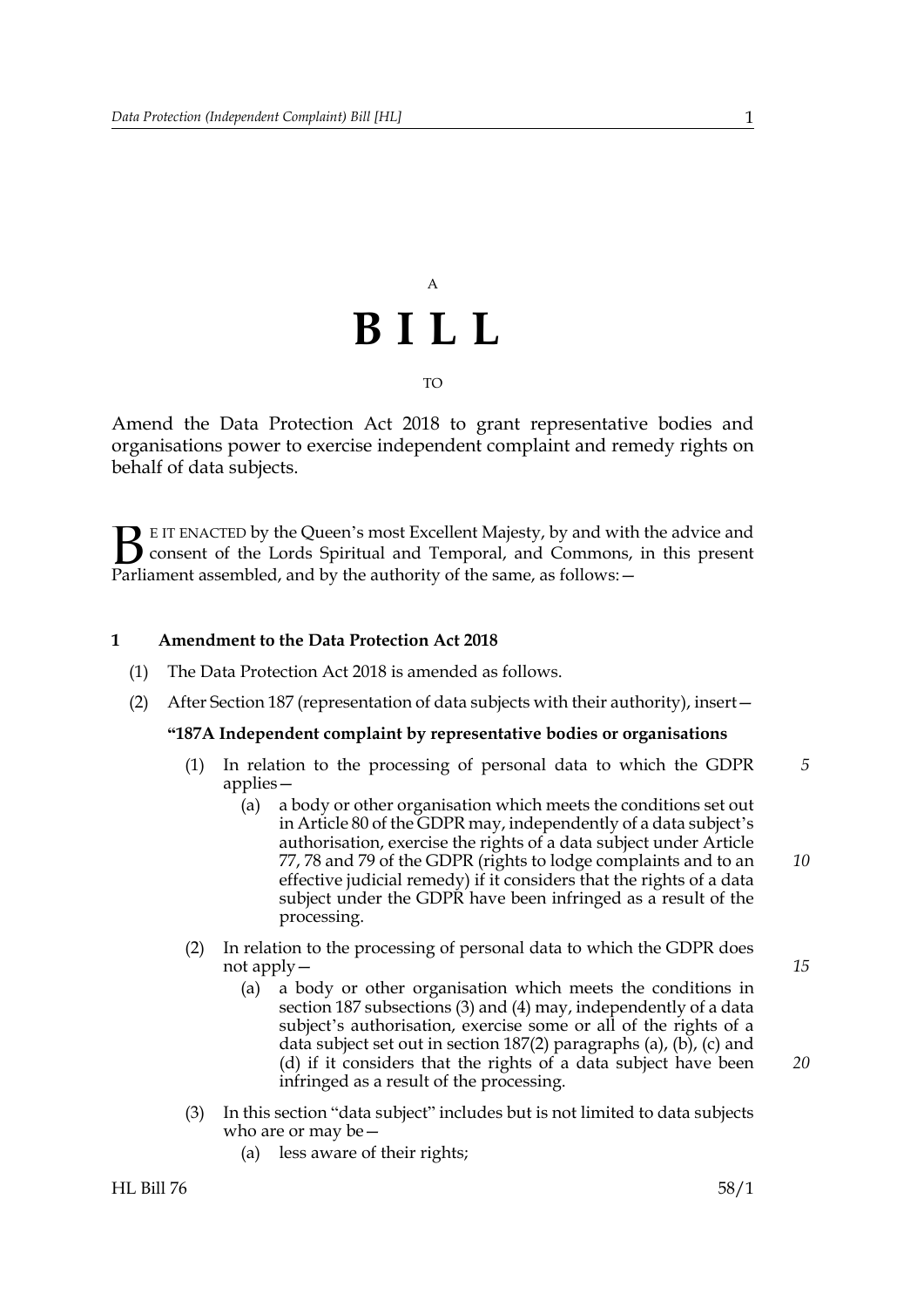- (b) less willing to identify themselves as complainants or unable to identify their rights due to vulnerabilities;
- (c) children;
- (d) elderly;
- (e) LGBT+ persons;
- (f) persons in strict religious communities;
- (g) women in public positions; and
- (h) women at risk of domestic abuse and violence."

#### **2 Extent, commencement and short title**

(1) This Act extends to England and Wales, Scotland and Northern Ireland.

*10*

*5*

- (2) This Act comes into force on the day on which it is passed.
- (3) This Act may be cited as the Data Protection (Independent Complaint) Act 2020.